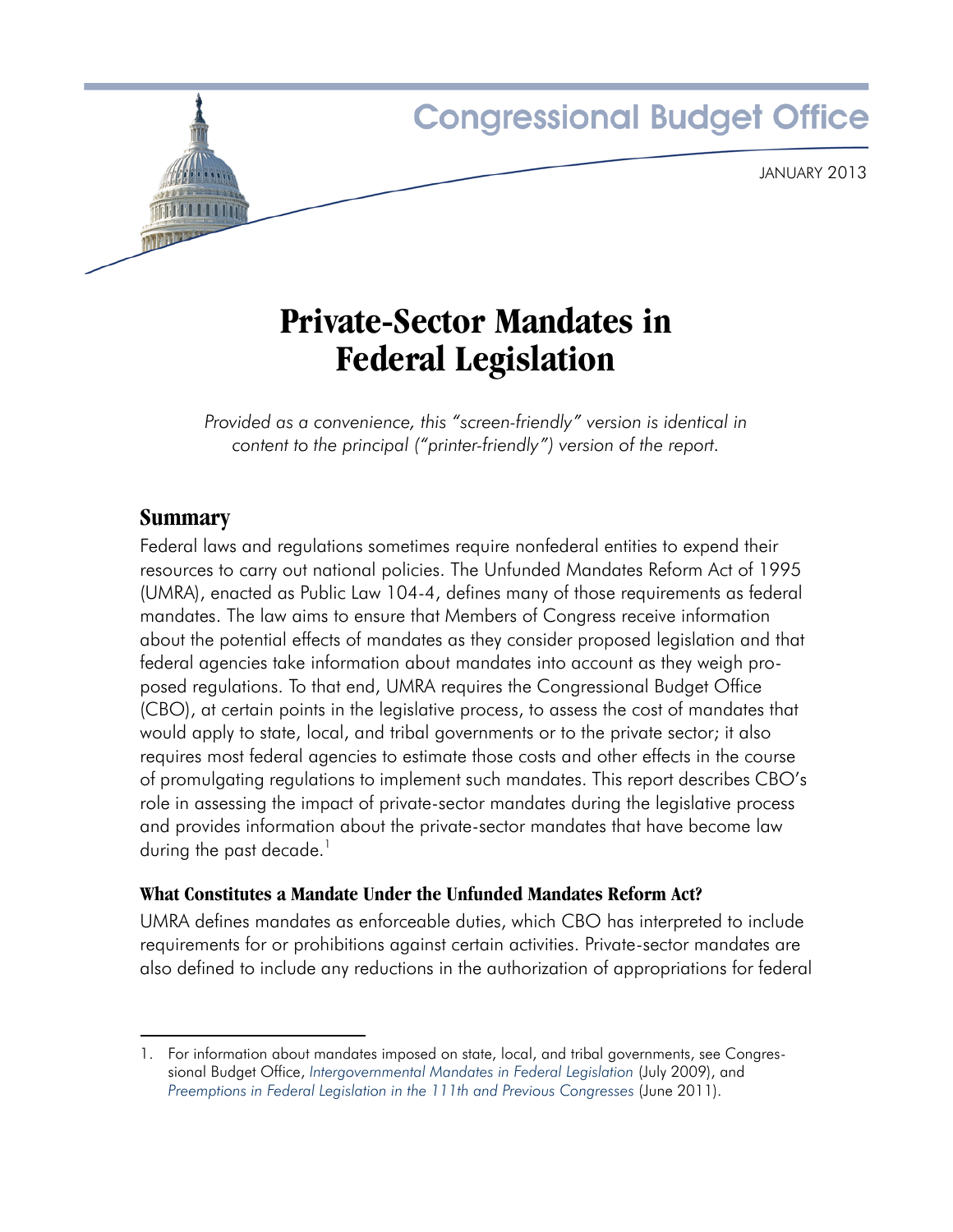aid to help entities in the private sector comply with existing mandates.<sup>2</sup> However, conditions for receiving federal assistance or requirements for participating in a voluntary federal program are not considered mandates under UMRA.

## **What Role Does CBO Play in Identifying and Estimating the Cost of Private-Sector Mandates in Legislation?**

As specified in UMRA, CBO reviews most legislation reported by authorizing committees to identify any mandates on the private sector, including new mandates and expansions or extensions of existing ones. $^3$  For each piece of legislation, CBO prepares a statement indicating whether it contains private-sector mandates and, if so, whether the total annual cost of those mandates would exceed a threshold specified by UMRA in any of the first five fiscal years after the mandates would take effect. The cost threshold for private-sector mandates was initially set at \$100 million, with annual adjustments for inflation; in 2013, it equals \$150 million.

### **How Does CBO Estimate the Cost of Mandates on the Private Sector?**

UMRA directs CBO to estimate how much the private sector would have to spend to comply with a mandate. CBO estimates those costs to be the expenses that would be directly incurred by an entity that would be subject to the mandate, regardless of whether the entity would ultimately bear those costs itself or pass them on to its customers, workers, or shareholders. In addition, CBO estimates any losses of income that would result from complying with a mandate that would limit an entity's ability to generate revenue. As UMRA requires, CBO offsets its estimates of costs with any savings that would accrue to a mandated entity from complying with the mandate and identifies any funding authorized by legislation to help private-sector entities carry out the mandate.

### **How Common Are Private-Sector Mandates in Legislation and Public Laws?**

<span id="page-1-0"></span>CBO reviews hundreds of pieces of legislation for private-sector mandates each year. Most of that legislation does not contain mandates as defined in UMRA. Of the nearly 9,000 legislative proposals for which CBO has prepared mandate statements since UMRA was enacted, 16 percent contained private-sector mandates (see [Figure 1](#page-13-0)). Among the proposals with mandates, 25 percent were estimated to result in total

<sup>2.</sup> The Congress often uses a two-step process to set appropriations for programs or agencies. The first step is an authorizing bill that governs the operation of the program or agency and that, in some cases, sets a target or limit for the appropriations; the second step is an appropriation bill that provides the funding for the program or agency. This definition of a mandate applies to the target or limit for appropriations set in an authorizing bill.

<sup>3.</sup> UMRA requires CBO to review bills and joint resolutions "of a public character" that are reported by authorizing committees [2 U.S.C. §658c(b) (2006)]. Such committees have legislative jurisdiction over the establishment, operation, and continuation of federal programs or agencies; they also control spending for programs other than those that receive annual appropriations under the aegis of the appropriations committees.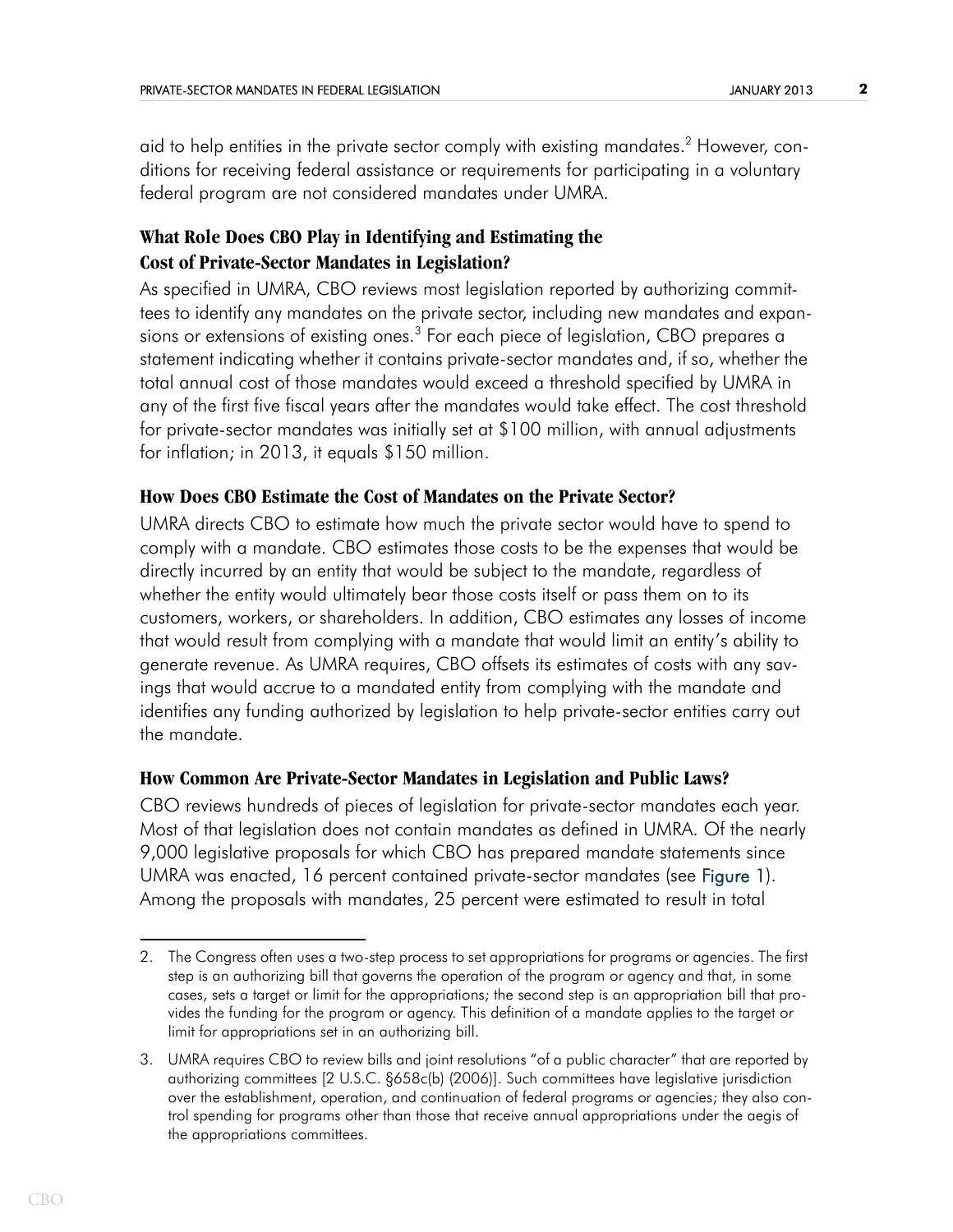annual costs for private-sector mandates that would exceed the UMRA threshold, and 59 percent were estimated to impose mandate costs below the threshold. The other 16 percent included mandates whose total costs could not be determined, generally because the scope of a particular mandate would not be known until specific regulations were issued.

In addition to examining bills during the legislative process, since 2001 CBO has conducted an annual review after each session of Congress to determine which laws enacted during that session imposed mandates on the private sector. $\mathrm{^4}$  Between 2001 and 2011, lawmakers enacted roughly 2,300 public laws; 12 percent of them contain at least one mandate on the private sector. Of the laws with mandates, 26 percent include at least one mandate whose annual costs were estimated to exceed the UMRA threshold sometime in the first five years, 57 percent impose mandates whose total annual costs were below the threshold, and 17 percent contain mandates whose costs could not be estimated. Put another way, about 3 percent of all public laws enacted during the 2001–2011 period contain at least one private-sector mandate whose annual costs were estimated to exceed the UMRA threshold sometime in the first five years, 7 percent include mandates with costs below the threshold, and 2 percent impose mandates whose costs could not be determined.

### **What Types of Private-Sector Mandates Have Been Enacted Since 2001?**

The laws whose mandate costs exceeded the threshold impose various types of privatesector mandates: regulations, fees, taxes, and limits on civil actions (noncriminal legal proceedings). Many of those laws extended existing mandates that were set to expire. Some of the laws impose mandates that affect several sectors of the economy; others impose mandates that focus on a specific sector, such as trade, finance and insurance, or manufacturing.

## **CBO's Role in Assessing the Impact of Mandates on the Private Sector**

Title I of UMRA requires the Congressional Budget Office to review most bills and joint resolutions approved by an authorizing committee to identify the costs of any mandates they would impose on the private sector. (As defined in UMRA, the private sector consists of "all persons or entities in the United States, including individuals, partnerships, associations, corporations, and educational and nonprofit institutions," excluding state,

<sup>4.</sup> That review is detailed in CBO's annual report to the Congress about UMRA. For the most recent report, see Congressional Budget Office, *[A Review of CBO's Activities in 2011 Under the Unfunded](http://www.cbo.gov/publication/43140)  [Mandates Reform Act](http://www.cbo.gov/publication/43140)* (March 2012).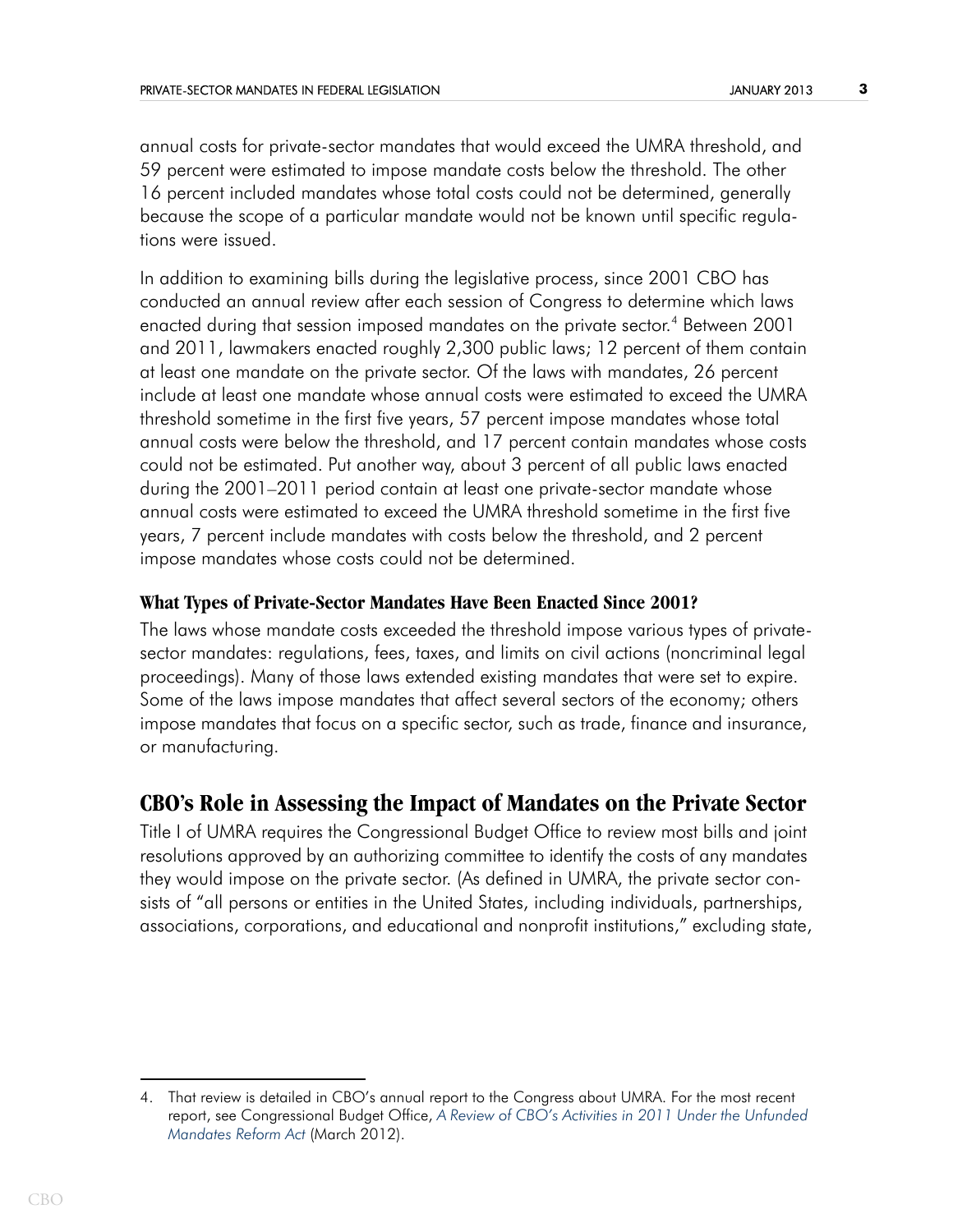local, or tribal governments.)<sup>5</sup> Most of CBO's estimates of mandate costs are prepared at that point in the legislative process. UMRA also directs CBO to prepare analyses of mandates at other stages of the legislative process when called upon by the Congress. Those analyses may address legislation introduced in or passed by the House of Representatives or the Senate, or legislation approved by House-Senate conference committees. In addition, UMRA specifies that if asked by the Chairman or Ranking Member of a committee, CBO must help the committee analyze the impact of legislative proposals or conduct special studies of mandates in such proposals.

CBO's review of legislation involves identifying any new mandates or any extensions or expansions of existing mandates and estimating whether the annual costs of complying with all of the mandates identified in the legislation would exceed UMRA's statutory threshold at any time in the mandates' first five fiscal years. UMRA also requires CBO to identify whether the legislation would authorize possible future appropriations that private entities could use to comply with any of the mandates. A statement describing the mandates, the estimate of compliance costs, and any authorized funding is included in the cost estimate for the legislation that CBO provides to the Congress. As required by UMRA, the mandate statement indicates whether those annual costs would be greater than UMRA's statutory threshold during the five-year period after the mandates would take effect and explains the basis for CBO's estimate. If CBO cannot determine whether the total annual costs would exceed the threshold, it must explain why it cannot make that determination.<sup>6</sup>

Not all legislative provisions are subject to the requirements of UMRA, however. The law excludes provisions of authorizing legislation that enforce constitutional rights; establish or enforce statutory rights that prohibit discrimination; provide emergency aid; require compliance with accounting and auditing procedures for grants; are necessary for national security or to ratify or implement international treaty obligations; are emergencies as designated by the President and the Congress; or relate to programs created by title II of the Social Security Act (Old-Age, Survivors, and Disability Insurance benefits). If a provision of authorizing legislation is excluded from the requirements of

<sup>5.</sup> Sec. 101(a)(2) of the Unfunded Mandates Reform Act of 1995, 2 U.S.C. §658(9) (2006). For an entity that has some private characteristics and some links to the federal government, CBO generally classifies the organization as private or federal in accord with how it treats the organization in estimates of the federal budget. Entities that are included in the budget are not considered by CBO to be private entities under UMRA. For example, after the federal government placed mortgage finance organizations Fannie Mae and Freddie Mac in conservatorship in 2008, CBO began including their spending and revenues in its budget estimates and no longer considered them private entities under UMRA. For more information about CBO's budgetary treatment of those organizations under conservatorship, see Congressional Budget Office, *[CBO's Budgetary Treatment of Fannie Mae and](http://www.cbo.gov/publication/41887)  [Freddie Mac](http://www.cbo.gov/publication/41887)* (January 2010).

<sup>6.</sup> Under UMRA, the staff of the Joint Committee on Taxation (JCT) conducts mandate reviews of legislative provisions reported by authorizing committees that would amend the Internal Revenue Code and estimates the costs of those mandates. Information from JCT about mandates in tax provisions is incorporated into CBO's mandate statements.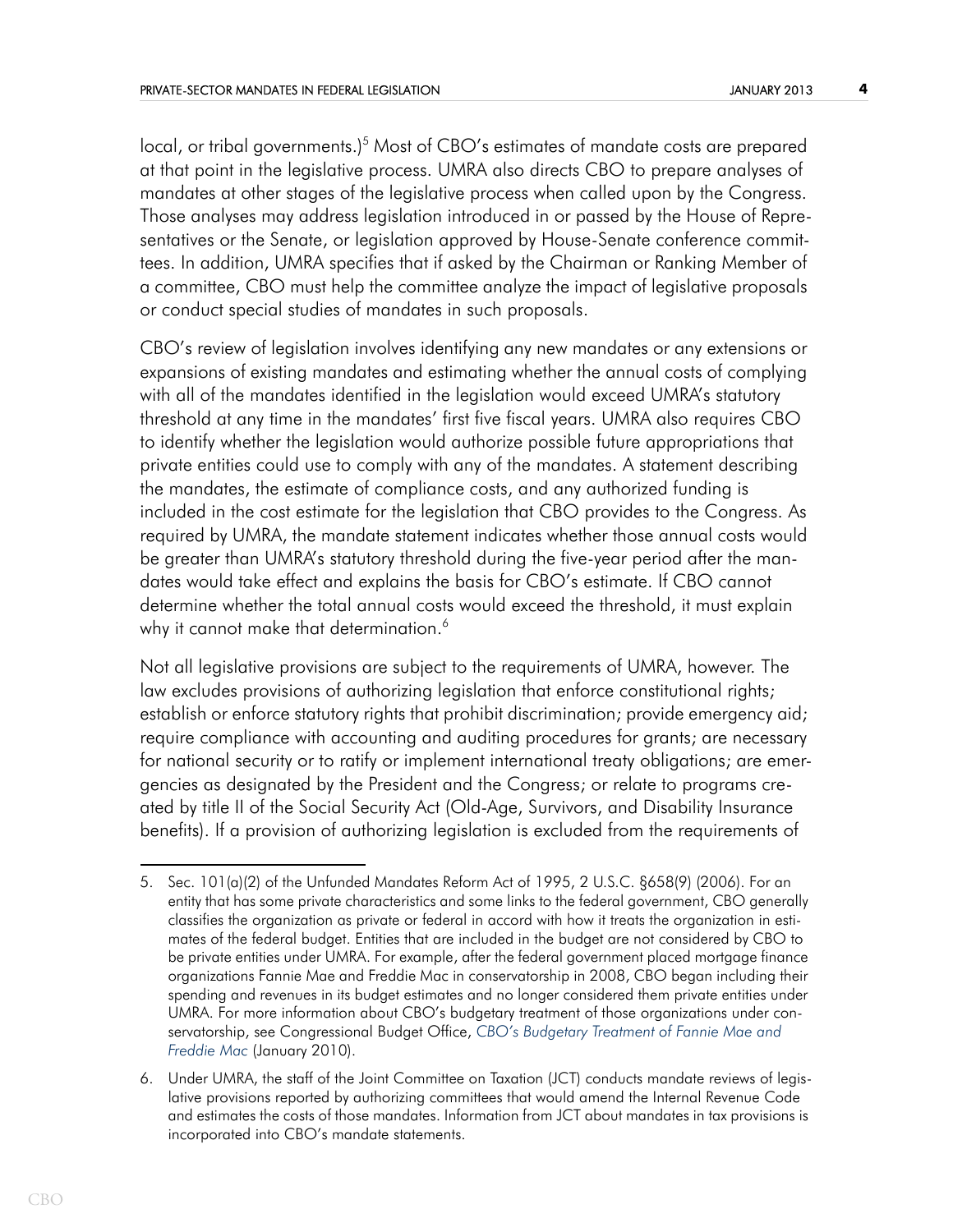UMRA, CBO notes the reason for the exclusion and does not include a statement about any mandates in the provision. In addition, UMRA does not expressly require a mandate review of appropriation bills.<sup>7</sup>

Some mandates are enacted into law without a CBO estimate for other reasons. For example, some legislative provisions are enacted without being considered by an authorizing committee, and some are included in amendments made on the floor of the House or Senate or in a conference committee after CBO's initial review. CBO does not review such provisions unless specifically requested by the Congress.

In addition to reviews of pending legislation, UMRA requires CBO, if asked by the Chairman or Ranking Member of a committee, to compare a federal agency's estimate of the costs of proposed regulations to implement a federal mandate with CBO's estimate made during the legislative process. Requests for such comparisons are rare. Moreover, several factors cause federal agencies' and CBO's estimates of mandate costs to differ in ways that can limit their comparability. For instance, CBO and federal agencies may base their estimates on different versions of legislation: Because a bill reviewed by CBO may be amended later in the legislative process, the public law on which an agency's estimate is based may differ from the provisions that CBO analyzed. In other instances, CBO and federal agencies may not have the same information available when trying to estimate the costs of mandates. A bill may give an agency general authority to issue regulations, the details of which are not known at the legislative stage. In that case, there may be so much uncertainty about how the agency would implement the mandate that CBO has no basis to estimate its cost; hence, there may not be a CBO estimate that can be compared with the one prepared later by the agency.8

# **Identifying Mandates on the Private Sector**

UMRA defines a private-sector mandate as any provision in legislation, statute, or regulation that would impose an enforceable duty on entities in the private sector or that would reduce or eliminate the amount of funding authorized to cover the costs of existing mandates. UMRA does not define "enforceable duty," but CBO has interpreted the term to mean actions that would be either required or prohibited by the sovereign authority of the United States. However, a duty that arises out of participation in a

<sup>7.</sup> Under UMRA, legislative provisions in appropriation bills that would increase the direct costs of a mandate on state, local, or tribal governments are not in order for consideration on the floor of the House or Senate without a mandate statement from CBO. Consequently, CBO may be asked to review legislative provisions in an appropriation bill.

<sup>8.</sup> For more information about comparing CBO's mandate statements with estimates by federal agencies, see Congressional Budget Office, [letter to the Honorable James Lankford about a brief com](http://www.cbo.gov/publication/41475)[parison of cost estimates for mandates as prepared by CBO and by federal agencies for selected](http://www.cbo.gov/publication/41475)  [regulatory rules](http://www.cbo.gov/publication/41475) (May 20, 2011).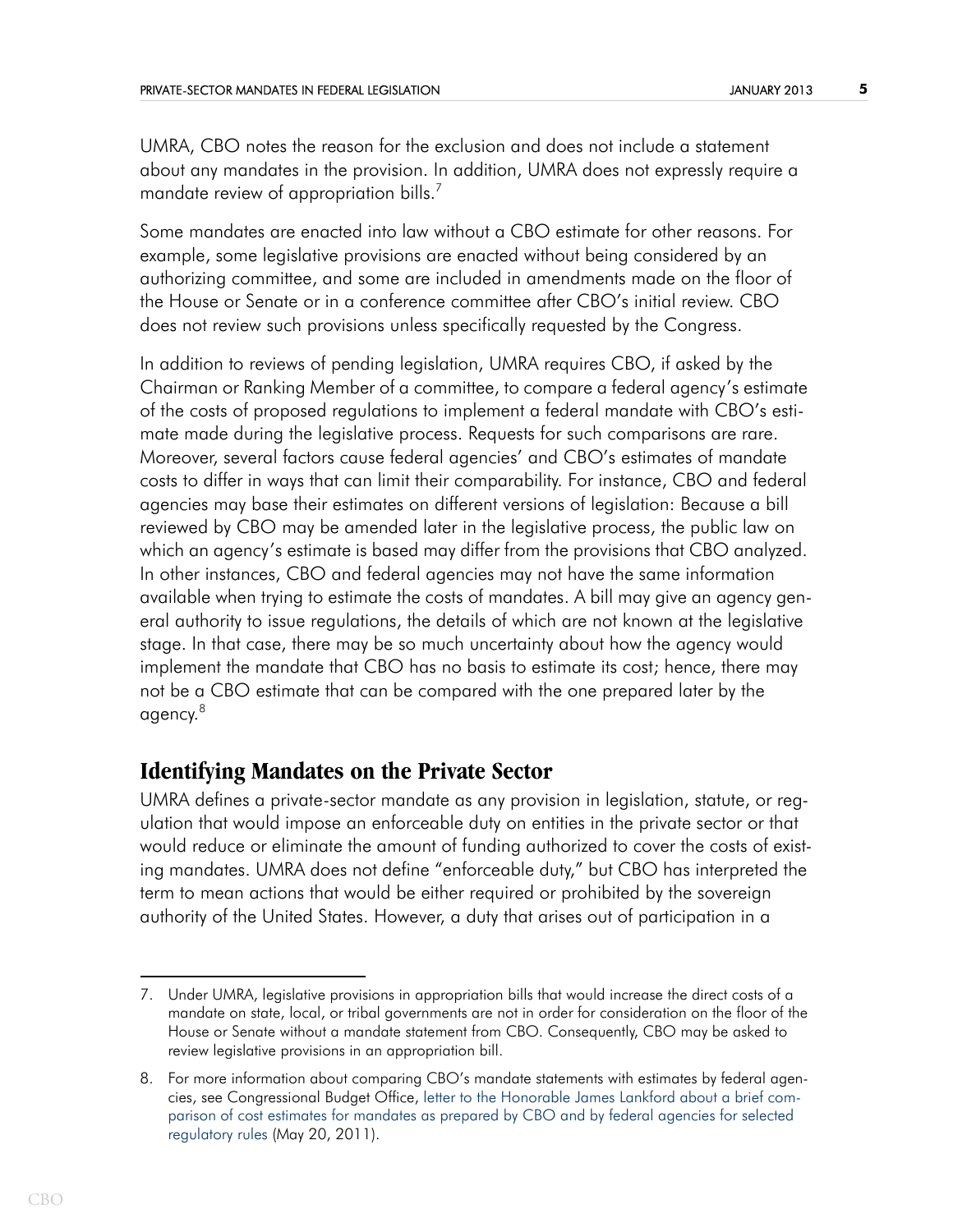voluntary federal program or that is a condition for receiving federal assistance does not fall within UMRA's definition of a mandate, because such a duty is not compulsory.

Thus, a provision that would require companies to comply with a federal safety or environmental standard—or that would prohibit a business activity or establish a mandatory fee for businesses—would impose a mandate. For example, a bill that would limit the amount of lead in children's toys would impose a mandate on toy manufacturers, and a bill that would bar the sale of certain chemicals without a permit would impose a mandate on manufacturers of those chemicals. Legislation that would assess a fee for the use of customs services would impose a mandate on companies that import goods. (Payment of the fee counts as an enforceable duty because businesses seeking to import goods must go through customs. The government would impose those fees through its sovereign authority to regulate the shipment of goods into the country, and businesses would not have another legal option available to bring in imports.) Likewise, a bill that would raise the fee that companies pay to obtain a visa for a foreign worker would impose a mandate, because the federal program governing that activity—immigration law—is not voluntary. (A business that wants to employ certain types of foreign workers has no other option for doing so under federal law than to pay the visa fee; thus, an increase in that fee would impose a mandate.) Additionally, some legislative proposals would give industry organizations the authority to assess fees on firms in that industry. In such cases, CBO considers the authority to assess fees to be an extension of the sovereign power of the federal government. $\textsuperscript{9}$  As a result, the payment of those fees would not be considered voluntary.

Some federal programs—including programs that provide funding or other forms of assistance—may impose requirements on participants that, by UMRA's definition, are not considered mandates because those programs are voluntary in nature and do not rely on the use of sovereign power. Such programs include federal loan guarantees and grants, which may involve fees and information requirements. For example, a bill that would require a researcher to submit information to obtain a federal grant would not impose a mandate, because the government does not compel someone to obtain a federal grant in order to conduct research. The decision to participate in a federal grant program is voluntary.

Proposed legislation may also place restrictions or requirements on the use of resources owned by the federal government, but CBO does not consider conditions for the use of a federal asset to be mandates under UMRA. For instance, a bill might increase the royalty payments required from companies that enter into new lease agreements to produce oil and gas on federal land. CBO considers those agreements to be voluntary business arrangements between the government and a private entity for the use of

<sup>9.</sup> For example, under the Travel Promotion Act of 2009, a private organization would be able to impose fees on entities in the travel industry. CBO identified those fees as a mandate. See Congressional Budget Office, [cost estimate for S. 1023, the Travel Promotion Act of 2009](http://www.cbo.gov/publication/20772) (June 9, 2009).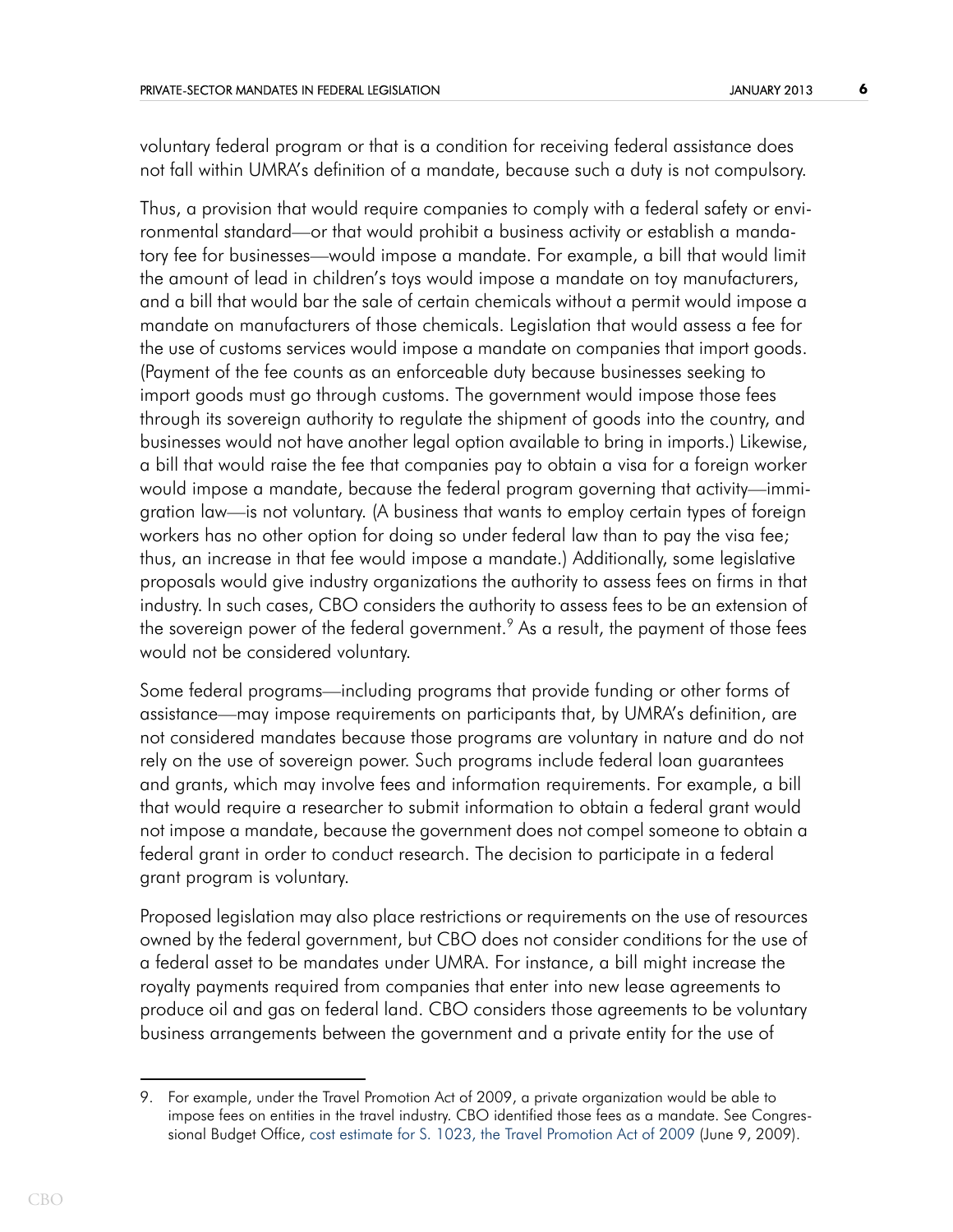federal land and the development of mineral resources. Private entities choose to accept the conditions of using a federal asset even if those conditions—such as royalty payments—may result in costs. If, however, a legislative provision would unilaterally alter an existing lease agreement or other contract between the government and a private entity, CBO would identify that change as a mandate.

# **Estimating the Costs of Mandates on the Private Sector**

If a bill would impose mandates on private entities, UMRA directs CBO to determine whether the total direct cost of all the mandates in the bill would be greater than the annual threshold established in UMRA during any of the first five fiscal years after the mandates would take effect. For any given year, the cost threshold for private-sector mandates is \$100 million plus adjustments for inflation since 1996. (For 2013, the threshold is  $$150$  million.)<sup>10</sup>

UMRA defines direct costs as the incremental amount that entities must spend to comply with a mandate. Those costs exclude amounts that mandated entities would spend to comply with applicable laws, regulations, or professional standards in effect when the federal mandate would apply. In addition, in CBO's estimates, direct costs must be offset by any savings to mandated entities that would result from complying with the mandate, as well as any savings from other provisions in the legislation imposing the mandate that would govern the same activity as the mandate. Hence, it is possible for a bill to contain a mandate that is estimated to result in no additional net costs.

### **Measuring Mandate Costs**

When estimating the cost of a private-sector mandate, CBO measures the total cost incurred by a mandated entity. As part of that cost, CBO measures any loss of income that would result if the mandate limited the entity's ability to produce revenue. Such losses are not explicitly included in UMRA's definition of costs, but CBO interprets UMRA's definition of a mandate to include not only requirements that would result in expenditures but also prohibitions that would result in lost income. Thus, in cases in which legislation would ban the production or sale of a good, CBO would measure the cost of the mandate as the net income forgone because of the ban.<sup>11</sup>

In estimating mandate costs, CBO measures the total cost incurred by the entities on which the mandate is imposed, regardless of who ultimately pays that cost. In general, the added costs of adhering to a mandate may prompt mandated entities to pass those

<sup>10.</sup> Thresholds related to mandate estimates are calculated on a fiscal year basis; the figures and table show information on a calendar year basis.

<sup>11.</sup> For example, CBO's estimate for the Synthetic Drug Control Act of 2011 included forgone income from lost sales in the estimated cost of a ban on certain synthetic chemicals. See Congressional Budget Office, [cost estimate for H.R. 1254, the Synthetic Drug Control Act of 2011](http://www.cbo.gov/publication/42652) (October 14, 2011).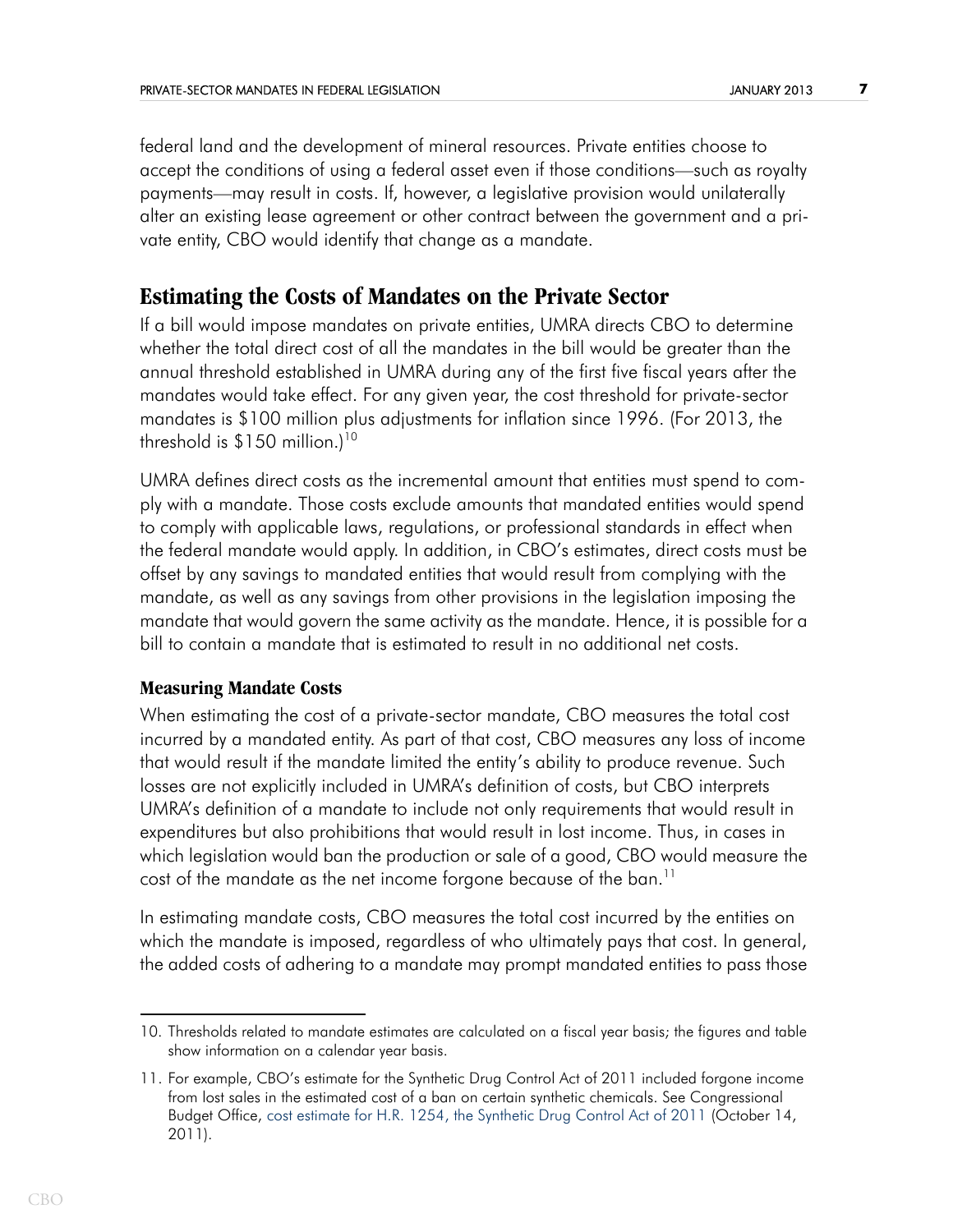costs along to others, but CBO does not project how those costs would ultimately be distributed. For instance, if a manufacturer would be expected to finance the installation of mandated equipment by raising prices, CBO would not offset its measure of costs by an estimate of the additional revenue that the manufacturer would receive from charging higher prices, nor would it assess who would bear the burden of those higher prices. Likewise, if a bill would impose a new safety standard on airlines, CBO would report the costs initially incurred by the airlines, which would include any costs that they might eventually pass on. CBO would not identify the percentage of the airlines' compliance costs that would ultimately be borne by customers, employees, or shareholders. On occasion, at the request of the Congress, CBO has analyzed how the costs of federal programs are distributed; such analyses can take a significant amount of time, however, so providing a distributional analysis for every bill is not possible given the time constraints of the legislative process.

UMRA directs CBO to assume that private entities would choose to comply with mandates as efficiently as possible. When data are available, CBO generally accounts for alternative methods or products that might help mandated entities minimize their compliance costs. For example, some legislative proposals offer more than one option for adhering to a mandate. A bill establishing a cap-and-trade program to reduce emissions of a pollutant might require the operator of a power plant to decrease emissions from its facility, buy emissions allowances, or pay a penalty. In that case, CBO would assume that the private entity would choose the compliance option resulting in the smallest additional cost.

Mandates in legislation could also have an impact on the broader economy—such as the nation's gross domestic product, employment, or inflation—but those economic effects are excluded from CBO's estimates. Like the ultimate distribution of mandate costs, broader economic effects are beyond the scope of the analysis that UMRA requires of CBO, and conducting such an analysis for each bill reported by an authorizing committee is not feasible under the time constraints imposed by the legislative process. However, UMRA requires Congressional committees to provide information about some of the effects of proposed mandates on the broader economy as a part of their committee reports (see [Box 1\)](#page-14-0).

<span id="page-7-0"></span>Not all mandates have costs as defined by UMRA. The law specifically excludes from estimates of mandate costs any amounts that mandated entities would have spent anyway to comply with existing laws, regulations, or professional standards. Accordingly, CBO does not consider those amounts when assessing whether the costs of a mandate would exceed the annual threshold in UMRA. For example, a bill might require an industry to comply with a standard that was identical to one in the laws of every state or to a voluntary standard that the industry was already meeting. The new federal requirement would be a mandate, but its direct cost would be zero because no additional funds would be expended to comply with the requirement.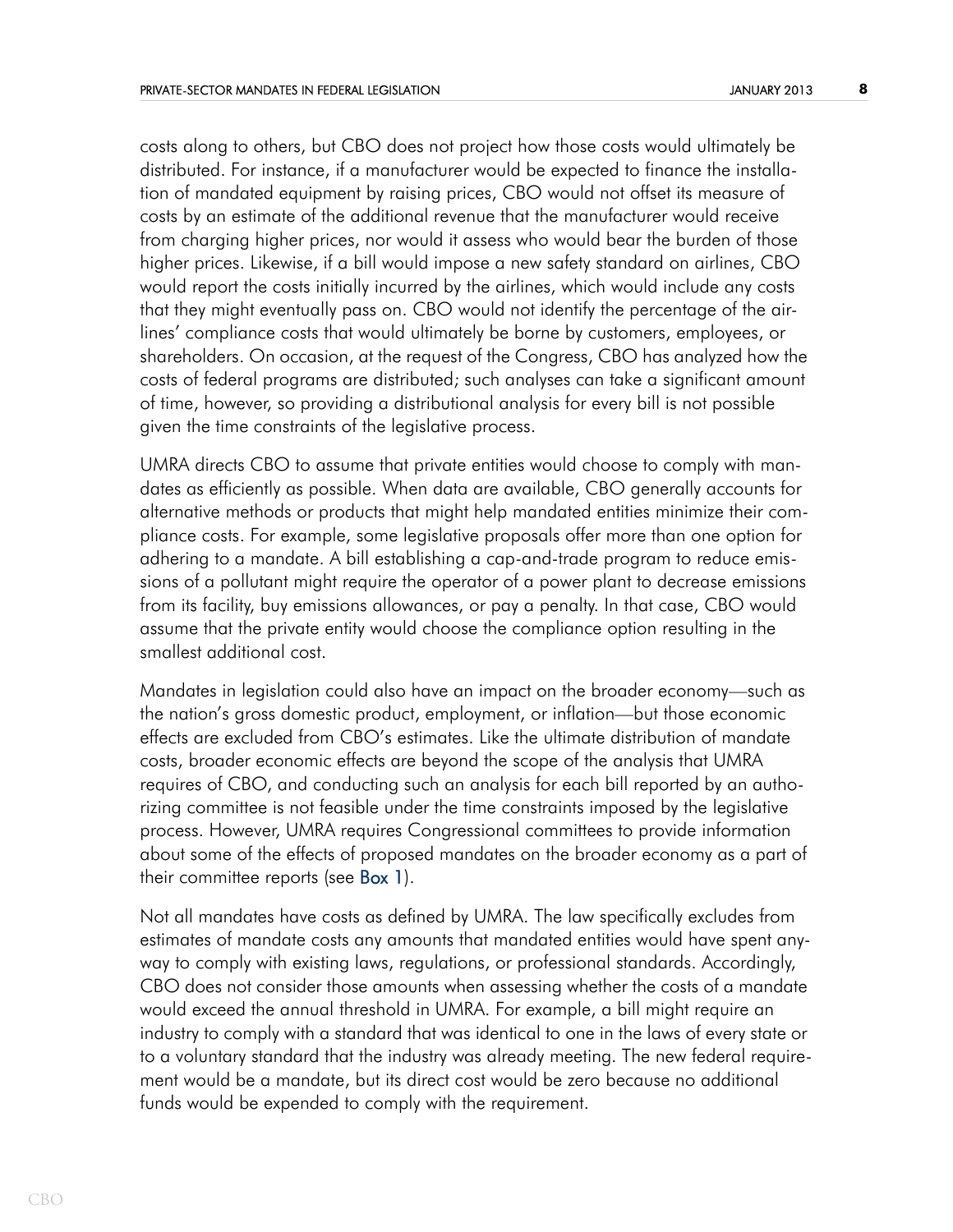For roughly one out of every six bills with private-sector mandates that it reviews, CBO cannot determine whether the total cost of the bill's mandates would surpass the UMRA threshold. The reason in most cases is uncertainty about the scope of a mandate—the number of people or entities affected, the extent of the requirements they would face, or both. Such uncertainty generally arises because of insufficient information about the contents of regulations that a bill might require. Legislative proposals might give a federal agency broad discretion when issuing regulations, and without information about the scope of the regulations to be issued, CBO cannot estimate with any confidence the cost of the bill's requirements at such an early stage. For instance, a bill might direct a federal agency to issue regulations to protect the electric power system in the United States. In that case, without information about the types of protections the agency would require and the utilities to which they would apply, it would be impossible at the legislative stage to estimate the costs to mandated entities with any precision.

CBO can, by contrast, estimate the impact *on the federal budget* of legislative provisions that direct federal agencies to issue regulations, even when the scope of the regulations is uncertain. Although the decisions that a federal agency makes during the regulatory process may have a substantial effect on costs to the private sector, the requirement to make those decisions typically does not significantly alter the cost of the regulatory process. Thus, a CBO cost estimate for such a provision might provide an estimate of the administrative cost to the federal government of issuing regulations and at the same time indicate that the total cost of the private-sector mandates could not be determined because that cost would depend on decisions made during the rulemaking process.

### **Measuring Mandate Savings**

UMRA defines the cost of a mandate as the amount an entity would have to spend to comply with the mandate minus any savings the entity would realize from its compliance and from other provisions in the legislation that govern the same activity. If, for example, a bill would create a national standard for an industry that currently manufactures products according to different regional standards, the industry could experience both costs and savings. Any costs that the industry would incur to modify its manufacturing processes would be considered mandate costs and netted against any savings that the industry would realize from manufacturing in accordance with a uniform standard.

UMRA's definition of the savings that a mandated entity might realize does not include the impact of any authorization of appropriations in the same bill, or any funding authorized under current law, that might be used to help pay for a mandate.<sup>12</sup> UMRA directs that CBO's mandate statements provide an estimate of the costs of the mandate (net of savings) and, separately, indicate the amount of any authorization (or increase

<sup>12.</sup> UMRA treats a *reduction* in an authorization of appropriations to fund existing mandates differently. Such reductions are themselves defined as mandates under the law.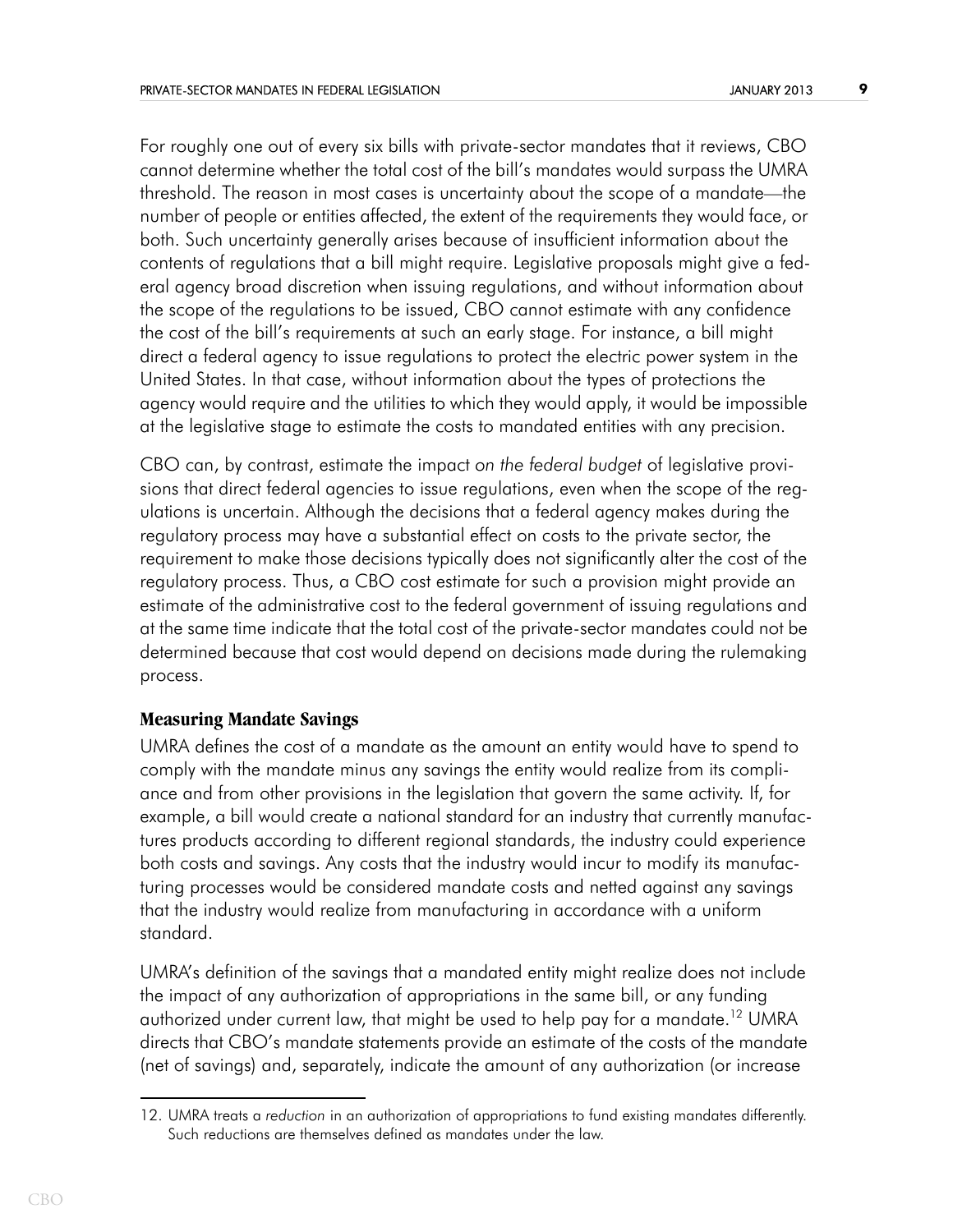in authorization) of appropriations that may be used to pay for the mandate. Consequently, CBO would not reduce its estimate of compliance costs by the amount of any funding authorized by the bill or current law to help private entities comply with a mandate. For example, if a bill would direct the federal government to condemn a parcel of land, current law requires the government to pay the landowner an amount equal to the fair market value of the land. In the case of such a bill, CBO would report the cost of the mandate—the fair market value of the land being taken—and separately report the compensation provided by the government, but it would not subtract that compensation from the cost of the mandate.

As with costs, CBO's estimates of savings include only savings that would be realized by mandated entities. Any savings that would accrue to other entities would not be used to offset the estimated costs of a mandate.

# **Private-Sector Mandates Reviewed by CBO**

During each session of Congress, CBO prepares statements about private-sector mandates for hundreds of pieces of legislation. Since 1995, when UMRA was enacted, CBO has prepared such statements for nearly 9,000 legislative proposals. About 16 percent of the proposals contained private-sector mandates, in CBO's judgment. Of those proposals, 25 percent contained mandates whose total costs were estimated to exceed UMRA's annual threshold sometime in the first five years, and 59 percent contained mandates whose total estimated costs were judged to fall below that threshold. For the remaining 16 percent of proposals with private-sector mandates, CBO could not determine the scale of the mandates' total costs.

In addition to reviewing legislation while the Congress is considering it, CBO conducts an assessment after each annual session of Congress to determine whether the public laws enacted during that session contain mandates.<sup>13</sup> Those assessments began in 2001 for private-sector mandates. (Before then, CBO's annual assessments for privatesector mandates were limited to determining whether the mandates in legislation that it had reviewed during the previous year were enacted.)

<span id="page-9-0"></span>Over the 2001–2011 period, lawmakers enacted a total of 2,281 public laws (see [Table 1\)](#page-15-0). Almost 12 percent of them (266 laws) impose at least one mandate on the private sector. Of those laws, 26 percent (68) include mandates with total costs above the annual threshold, 57 percent (152) have mandates with total costs below the threshold, and 17 percent (46) contain mandates whose total costs could not be determined.

<sup>13.</sup> See, for example, Congressional Budget Office, *[A Review of CBO's Activities in 2011 Under the](http://www.cbo.gov/publication/43140)  [Unfunded Mandates Reform Act](http://www.cbo.gov/publication/43140)* (March 2012).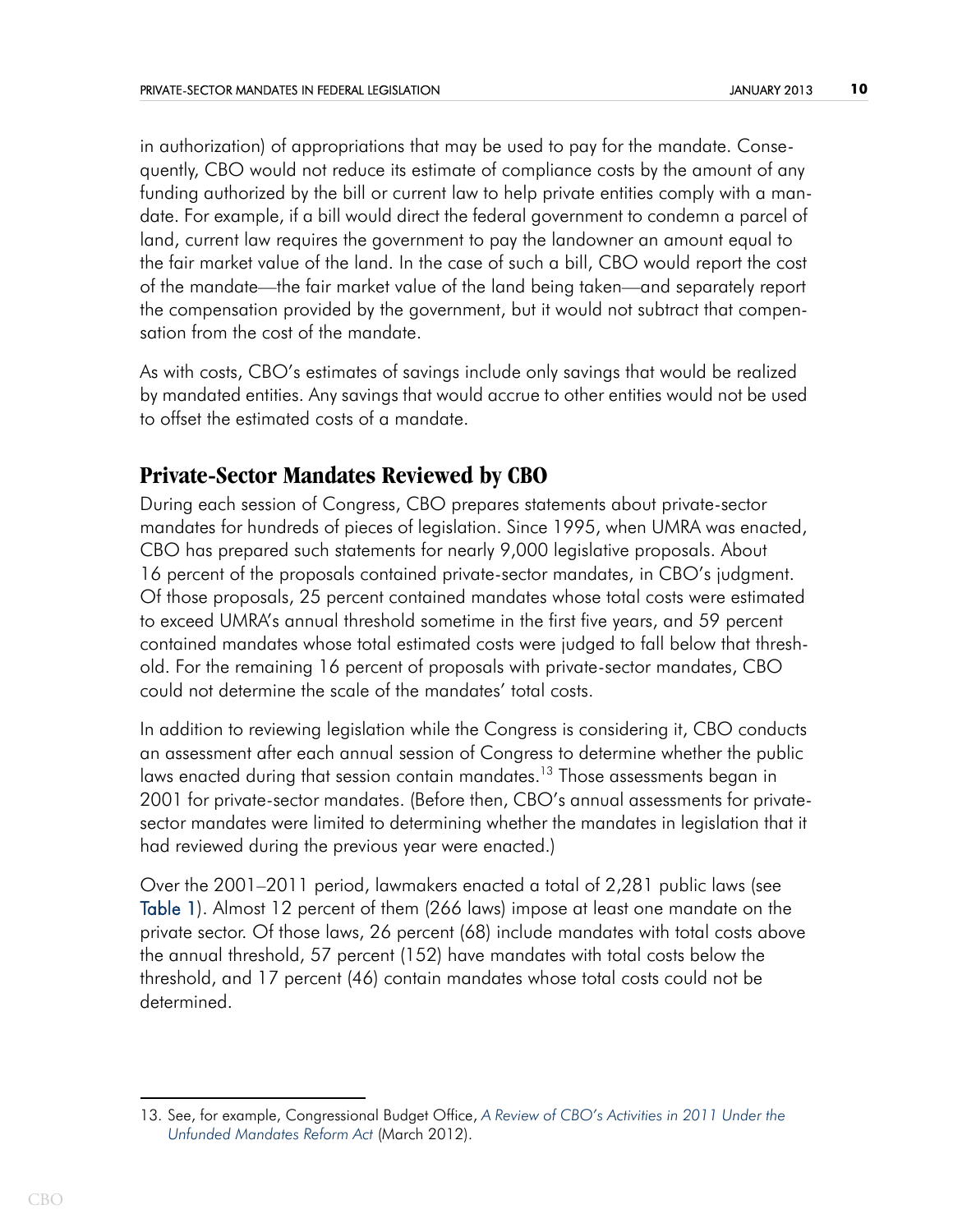### **Types of Private-Sector Mandates Enacted Since 2001**

<span id="page-10-0"></span>Public laws that contain private-sector mandates can be categorized by the type of mandate imposed: a regulation, fee, tax, or limit on civil actions (see [Figure 2](#page-16-0)). Of the 68 public laws enacted between 2001 and 2011 that impose private-sector mandates with estimated costs above the UMRA threshold, 30 regulate commercial activities, 32 require the payment of fees, 27 impose a tax, and 1 sets limits on a civil action and on possible recoveries of compensation for damages. (Those numbers add up to more than 68 because some of the laws contain more than one type of private-sector mandate.)

**Regulations.** The 30 public laws that impose regulations on the private sector whose compliance costs were estimated to exceed the UMRA threshold cover a variety of subject areas:

- Economic activity (9 laws)—regulating the production and marketing of goods and services and the disclosure of information;
- Safety and security (8 laws)—regulating commerce to improve the safety and security of products and transportation;
- Health (5 laws)—regulating health insurance and food production;
- Workplace activity (3 laws)—regulating wages and benefits for employees;
- Environment and energy efficiency (2 laws)—regulating emissions of pollutants and the energy efficiency of consumer goods; and
- Other activity (3 laws)—regulating campaign finance, requiring contributions to affordable-housing funds, and requiring information to be reported to the federal government.

**Fees.** The 32 public laws that contain fee-related mandates with costs above the threshold impose several types of charges for government services:

- Customs fees (13 laws)—various fees levied on imported goods to pay for the use of customs services;
- Patent and trademark fees (6 laws)—various fees for processing applications for federal patents and trademarks;
- Health fees (3 laws)—including fees on manufacturers of pharmaceuticals and tobacco products;
- Environmental and energy-efficiency fees (3 laws)—including reclamation fees; and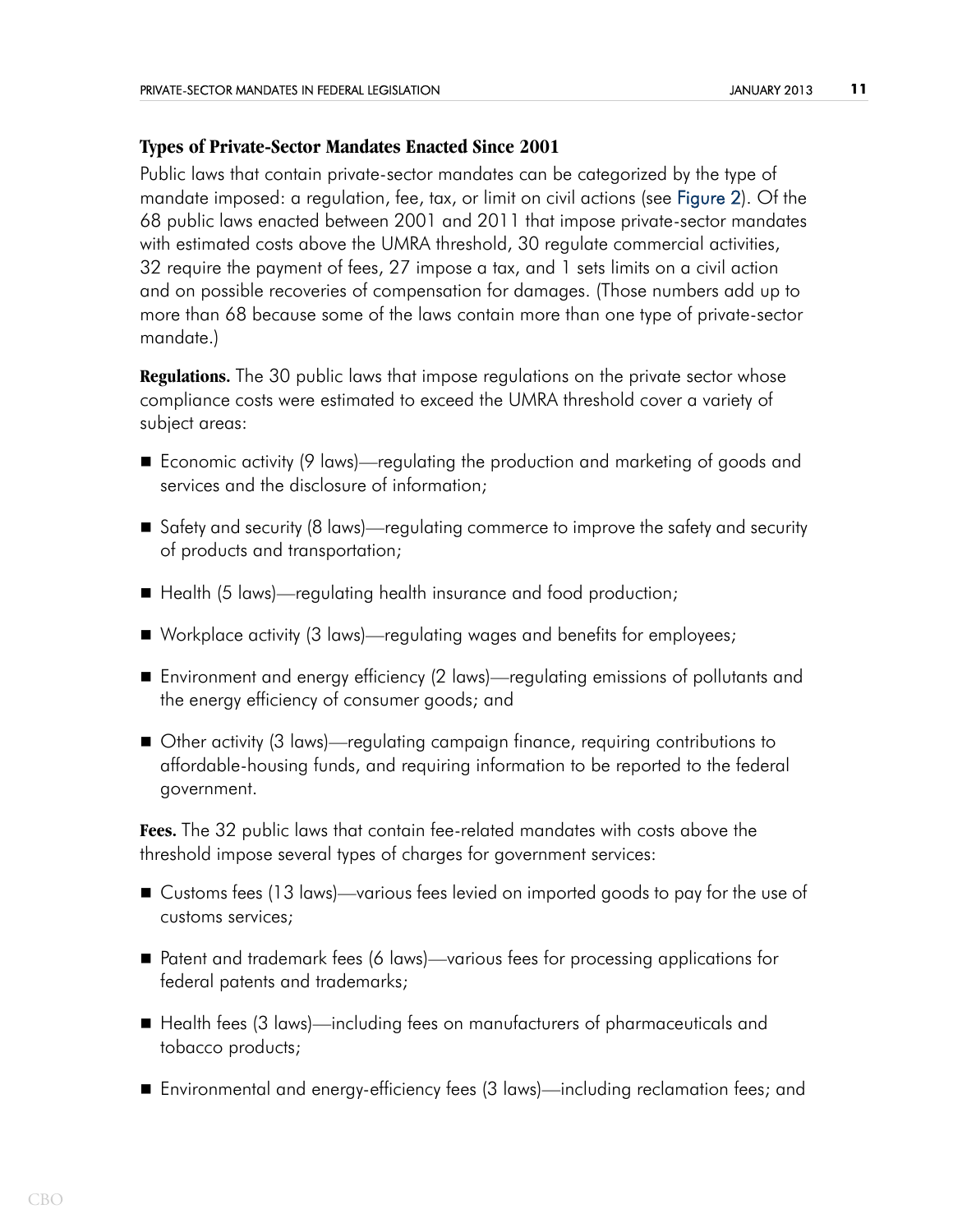■ Other fees (7 laws)—including fees for visas, passports, and airline security, and increases in premiums for federal insurance programs.

Many of the public laws in this group imposed mandates that were temporary extensions of existing mandates. That was particularly true over the 2001–2011 period for customs fees, patent and trademark fees, and reclamation fees.

**Taxes.** The bulk of the 27 public laws that contain tax-related mandates with costs above the threshold impose the following types of taxes:

- Excise taxes (7 laws)—including taxes on tobacco products and fossil fuels;
- Individual income taxes (6 laws);
- Corporate income taxes (5 laws); and
- Payroll taxes related to employment and employees' benefits (3 laws).

Six other public laws impose mandates that do not fall within those four categories, including mandates that impose more than one type of tax.

**Limits on Civil Actions.** The public law containing a mandate in this category restricts the ability of U.S. citizens to recover compensation for damages in certain terrorism-related lawsuits against Libya.

### **Federal Agencies That Implement Private-Sector Mandates**

<span id="page-11-0"></span>Another way to categorize public laws that contain mandates is to group them according to the federal agencies charged with enforcing or administering the mandates (see [Figure 3](#page-17-0)). Agencies that enforce regulatory mandates imposed between 2001 and 2011 include the Departments of Transportation (5 laws), Health and Human Services (3 laws), and Labor (3 laws), among many others. Mandates that impose government fees are administered primarily by the Departments of Homeland Security (15 laws), Commerce (6 laws), and the Interior (3 laws) as well as by the Federal Deposit Insurance Corporation (3 laws). The Department of the Treasury enforces all mandates that govern taxation (17 laws), and the Department of Justice enforces the mandate that limits civil actions.

### **Sectors of the Economy Affected by Private-Sector Mandates**

<span id="page-11-1"></span>Public laws that contain private-sector mandates may also be grouped according to the sectors of the economy that those mandates affect (see [Figure 4](#page-18-0)). Of the 68 public laws enacted in the 2001–2011 period with private-sector mandate costs above the threshold, 20 contain mandates that affect entities in multiple sectors of the economy. Those mandates generally impose requirements, taxes, or fees on general business operations. Seven of the economywide mandates for taxes or government fees extended existing mandates—such as the surtax to provide unemployment benefits, and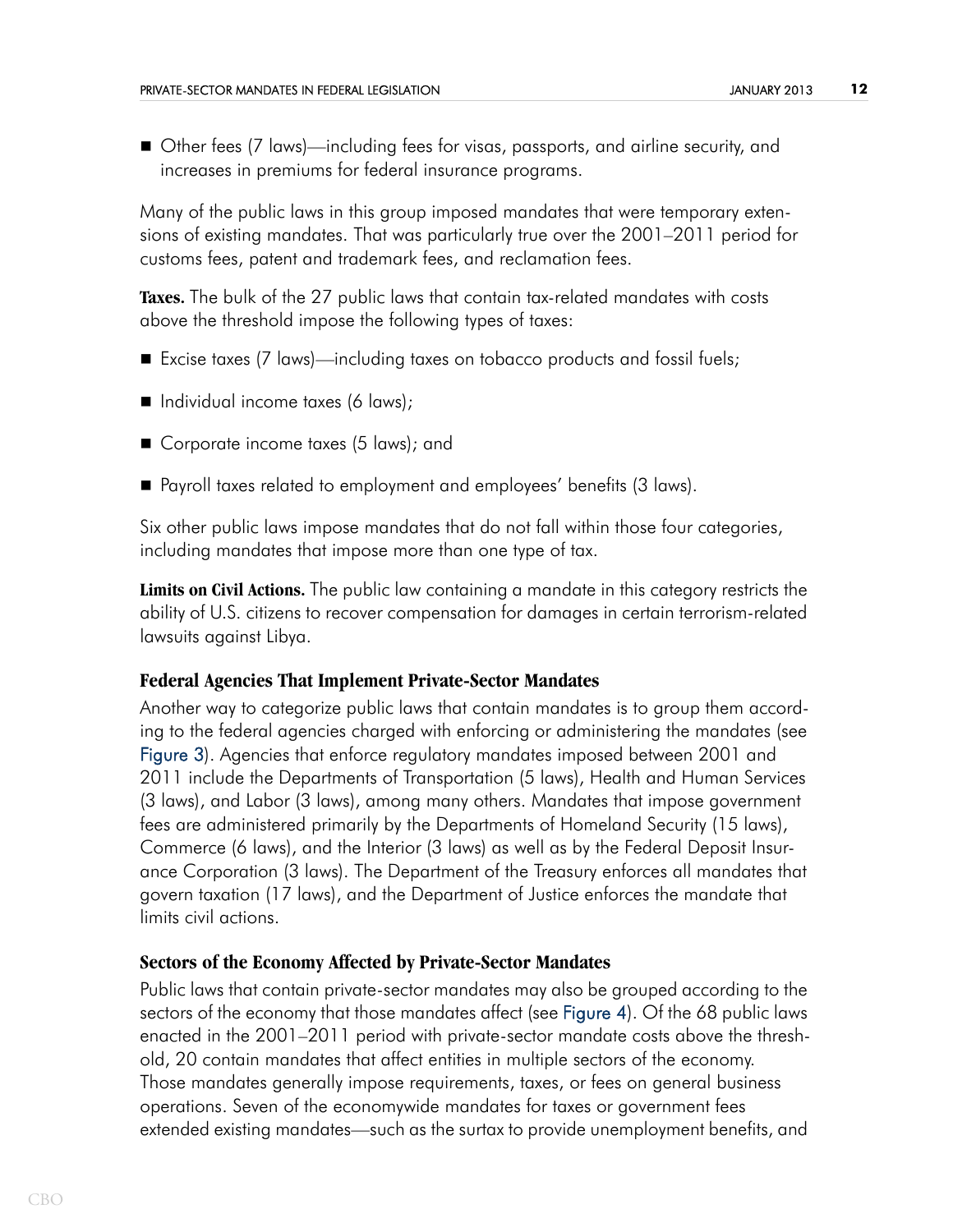fees for patent and trademark services—and have appeared in more than one public law since 2001.

Other public laws contain mandates that affect specific parts of the economy, such as the following sectors:

- Trade (15 laws)—including labeling requirements for retailers and extensions of customs fees;
- Finance and insurance (12 laws)—including fees and requirements for health insurance plans; and
- Manufacturing (11 laws)—including mandates that relate to the production of automobiles, appliances, tobacco products, pharmaceuticals, and medical devices.

Mandates that affect individuals (9 laws) include passport fees and taxes.

This Congressional Budget Office (CBO) report was prepared in response to a request from the Chairman of the Subcommittee on Technology, Information Policy, Intergovernmental Relations, and Procurement Reform of the House Committee on Oversight and Government Reform (as constituted in the 112th Congress). In keeping with CBO's mandate to provide objective, impartial analysis, the report contains no recommendations.

Amy Petz of CBO's Microeconomic Studies Division wrote the report under the supervision of Patrice Gordon and Joseph Kile. Perry Beider, Lindsay Coleman, Theresa Gullo, Leo Lex, and Alan van der Hilst of CBO provided helpful comments, as did Richard S. Beth of the Congressional Research Service, Tim Bober of the Government Accountability Office, Susan Dudley of George Washington University, and Paul L. Posner of George Mason University. (The assistance of external reviewers implies no responsibility for the final product, which rests solely with CBO.) Christian Howlett edited the report, which is available on CBO's Web site ([www.cbo.gov\)](http://www.cbo.gov).

Nouglas W. Elmendy

Douglas W. Elmendorf **Director**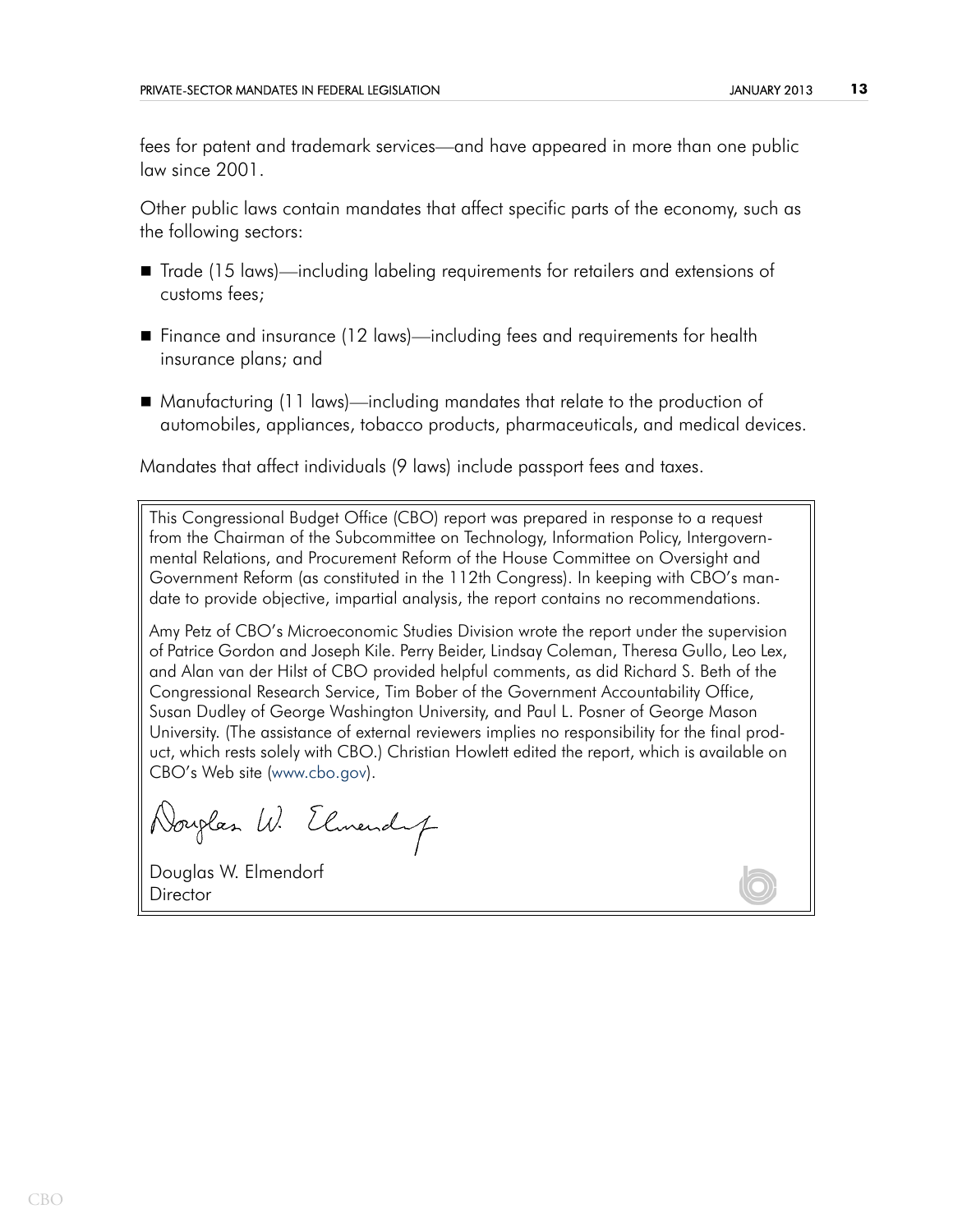<span id="page-13-0"></span>**Figure 1. [Return to Reference](#page-1-0)** 

# **Prevalence of Private-Sector Mandates in Legislation and Public Laws Reviewed by CBO**



Source: Congressional Budget Office.

- Note: The annual cost threshold established in the Unfunded Mandates Reform Act of 1995 (UMRA) for private-sector mandates was \$100 million in 1996, with yearly adjustments for inflation thereafter. By 2011, that threshold had risen to \$142 million.
- a. In 1996, in accord with the provisions of UMRA, CBO began reviewing legislation reported by authorizing committees to determine whether the legislation would impose mandates on the private sector or on state, local, or tribal governments. In 2001, CBO began conducting an annual review after each session of Congress to determine whether the public laws enacted in that session contain private-sector mandates.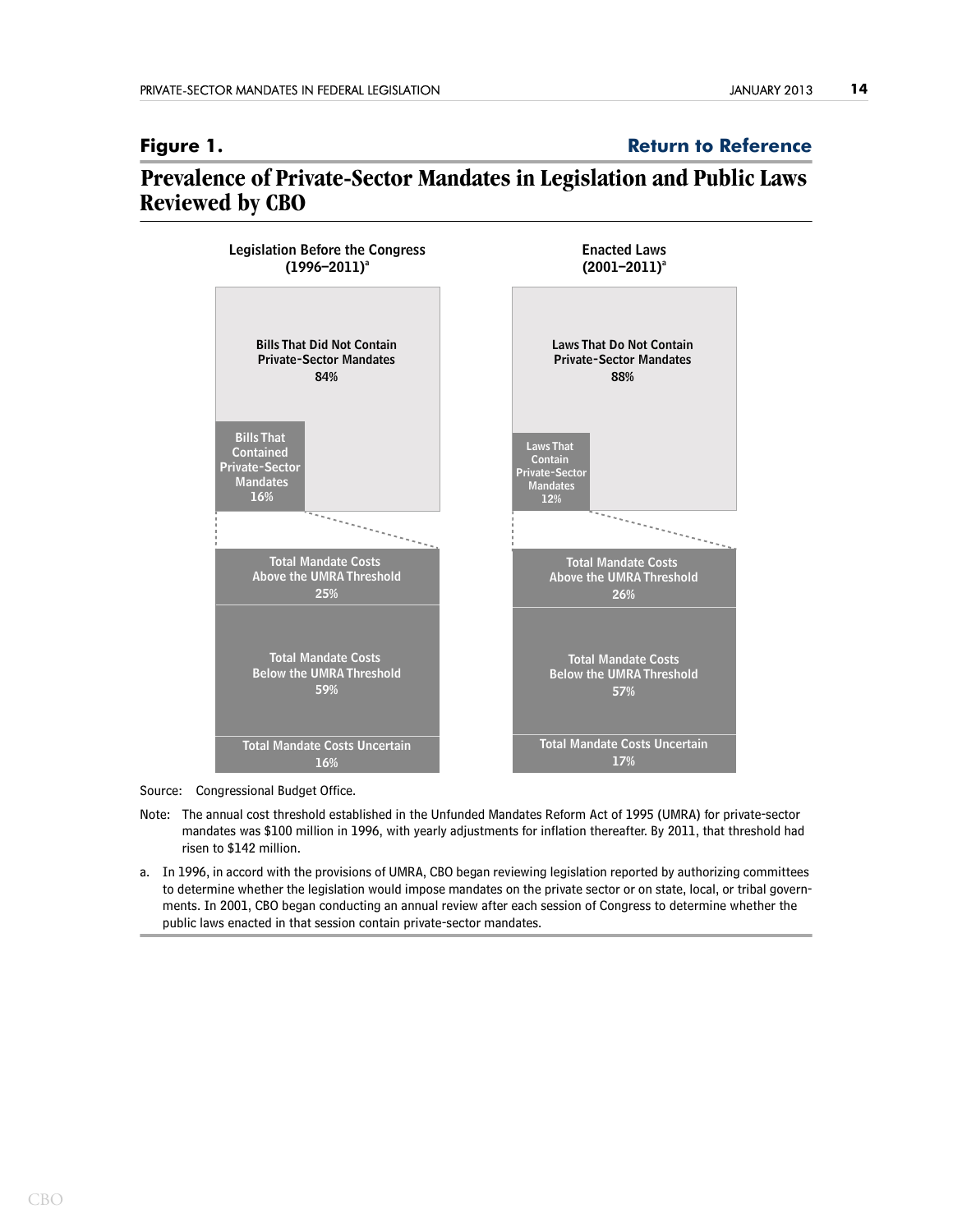# **Box 1. [Return to Reference](#page-7-0)**

# <span id="page-14-0"></span>**UMRA's Requirements for the Congress**

Title I of the Unfunded Mandates Reform Act (UMRA) requires authorizing committees to include information about mandates in their committee reports that accompany legislation to be considered by the House of Representatives or the Senate. Those committees are directed to identify and describe any mandates in a bill and include a statement from the Congressional Budget Office (CBO) about the estimated costs of the mandates. UMRA also requires authorizing committees to include in their reports an assessment of the costs and benefits expected to result from the mandates in a bill, including effects on health, safety, and the protection of the environment.

UMRA established rules to encourage Members of both Houses of Congress to take information about mandates into account when they consider legislation. Those rules, which may be enforced through a point of order, prohibit Members from considering legislation that contains mandates in certain circumstances. (A point of order is an objection raised by a Member on the floor of the House or Senate that questions an action being taken as contrary to the rules of that body.) Members can raise a point of order against a bill reported by a Congressional committee if the bill lacks a statement by CBO about private-sector or intergovernmental mandates. They can also raise a point of order against legislation that would create an intergovernmental mandate with costs above the annual threshold specified in UMRA—unless the legislation would authorize or provide funding to cover those costs. (No corresponding rule exists for private-sector mandates.) If a point of order is raised in the House or Senate as provided for in UMRA, it is resolved according to the rules and procedures of the respective chamber.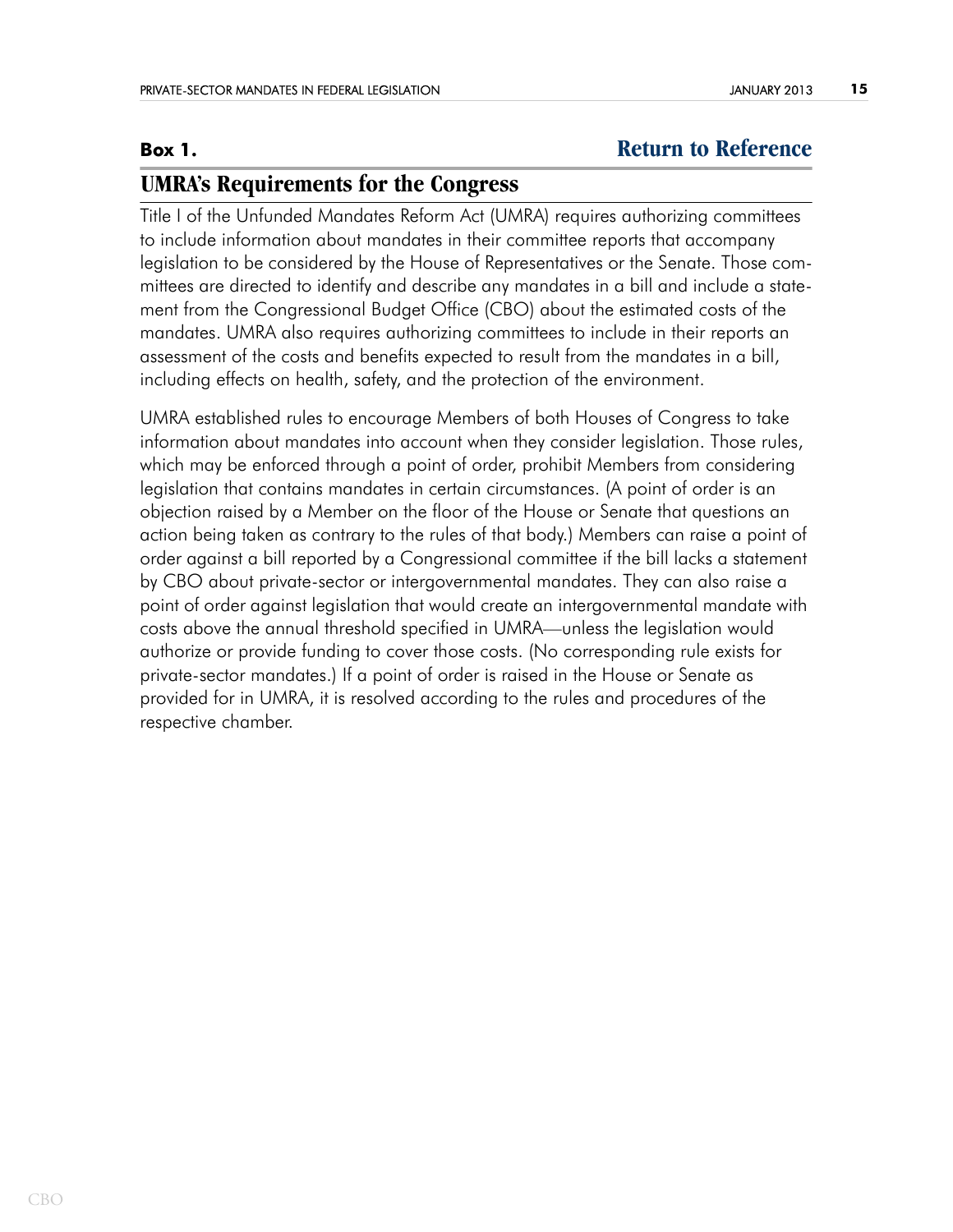### <span id="page-15-0"></span>**Table 1. [Return to Reference](#page-9-0)**

# **Prevalence of Private-Sector Mandates in Public Laws, 2001–2011, by Mandate Costs and Congress**

|                                    | <b>Congress</b>          |                          |                          |                          |                          |                                               | Total,                         |
|------------------------------------|--------------------------|--------------------------|--------------------------|--------------------------|--------------------------|-----------------------------------------------|--------------------------------|
|                                    | 107th<br>$(2001 - 2002)$ | 108th<br>$(2003 - 2004)$ | 109th<br>$(2005 - 2006)$ | 110th<br>$(2007 - 2008)$ | 111th<br>$(2009 - 2010)$ | 112 <sub>th</sub><br>(2011 only) <sup>a</sup> | 107th-112th<br>$(2001 - 2011)$ |
| <b>Public Laws Enacted</b>         | 377                      | 498                      | 482                      | 460                      | 383                      | 81                                            | 2,281                          |
| <b>Public Laws That Contain</b>    |                          |                          |                          |                          |                          |                                               |                                |
| Private-Sector Mandates            | 30                       | 37                       | 58                       | 49                       | 76                       | 16                                            | 266                            |
| Total cost of mandates exceeds     |                          |                          |                          |                          |                          |                                               |                                |
| the annual UMRA threshold          | 5                        | 6                        | 12                       | 14                       | 25                       | 6                                             | 68                             |
| Total cost of mandates falls below |                          |                          |                          |                          |                          |                                               |                                |
| the annual UMRA threshold          | 17                       | 24                       | 35                       | 27                       | 39                       | 10                                            | 152                            |
| Total cost of mandates could       |                          |                          |                          |                          |                          |                                               |                                |
| not be determined                  | 8                        | 7                        | 11                       | 8                        | 12                       | $\theta$                                      | 46                             |
| Public Laws That Do Not Contain    |                          |                          |                          |                          |                          |                                               |                                |
| <b>Private-Sector Mandates</b>     | 347                      | 461                      | 424                      | 411                      | 307                      | 65                                            | 2,015                          |

Source: Congressional Budget Office.

Note: The annual cost threshold established in the Unfunded Mandates Reform Act of 1995 (UMRA) for private-sector mandates was \$100 million in 1996, with yearly adjustments for inflation thereafter. By 2011, that threshold had risen to \$142 million.

a. The numbers shown for the 112th Congress are much smaller than those for the other Congresses for several reasons. First, CBO has not completed its tabulations for 2012, so the numbers for the 112th Congress represent actions in only one year, whereas the other columns show two years' worth of actions. Second, the number of laws enacted in the first year of a Congress is typically much smaller than the number enacted in the second year. Third, fewer laws were enacted in 2011 than in the first years of the other Congresses in this table.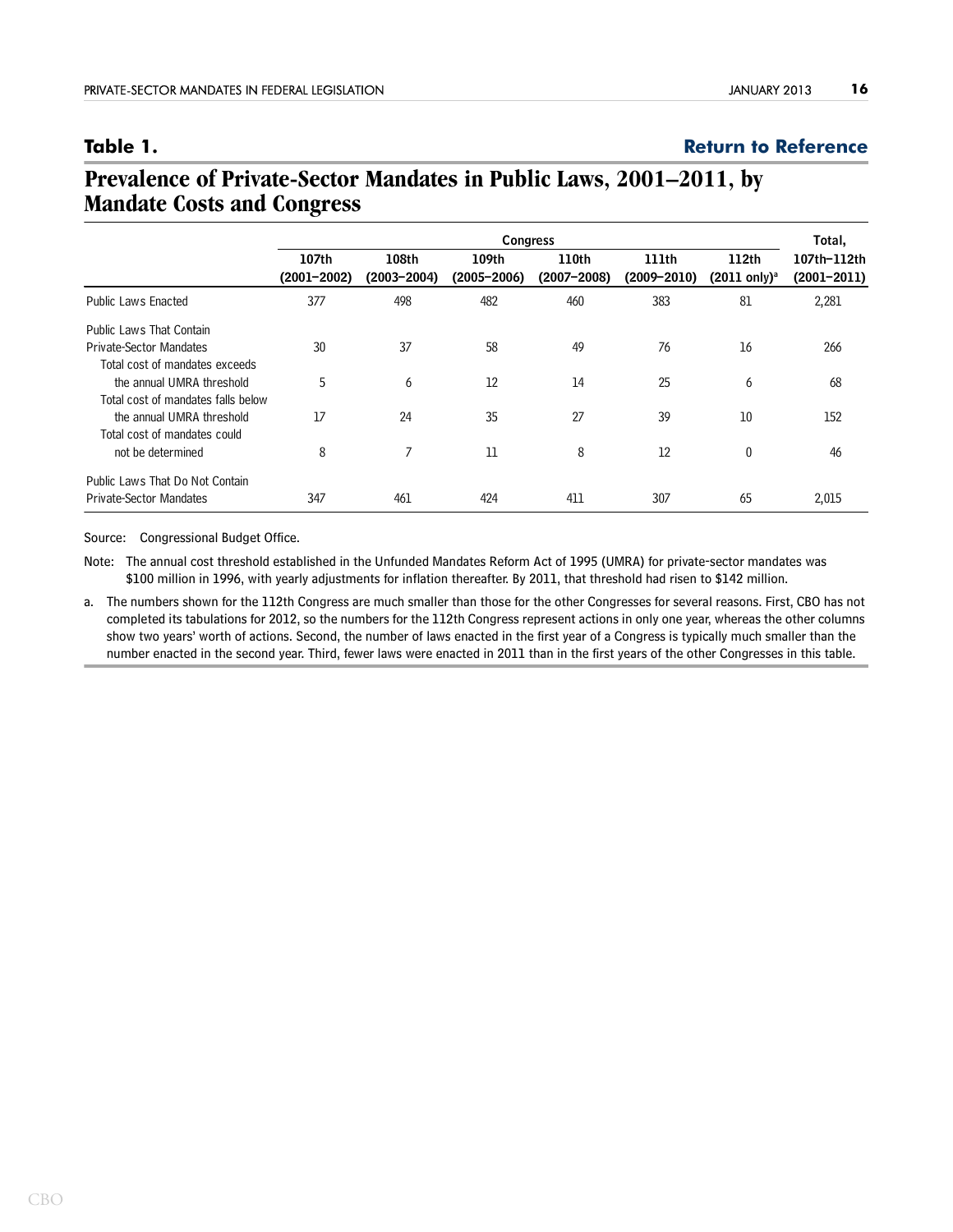### <span id="page-16-0"></span>**Figure 2. [Return to Reference](#page-10-0)**

# **Number of Public Laws with Private-Sector Mandate Costs Estimated to Exceed the UMRA Threshold, 2001–2011, by Type of Mandate**



Source: Congressional Budget Office.

Notes: The annual cost threshold established in the Unfunded Mandates Reform Act of 1995 (UMRA) for private-sector mandates was \$100 million in 1996, with yearly adjustments for inflation thereafter. By 2011, that threshold had risen to \$142 million.

Between 2001 and 2011, lawmakers enacted a total of 68 public laws containing mandates with costs estimated to exceed the UMRA threshold. Laws are counted more than once in this figure if they contain mandates in more than one category.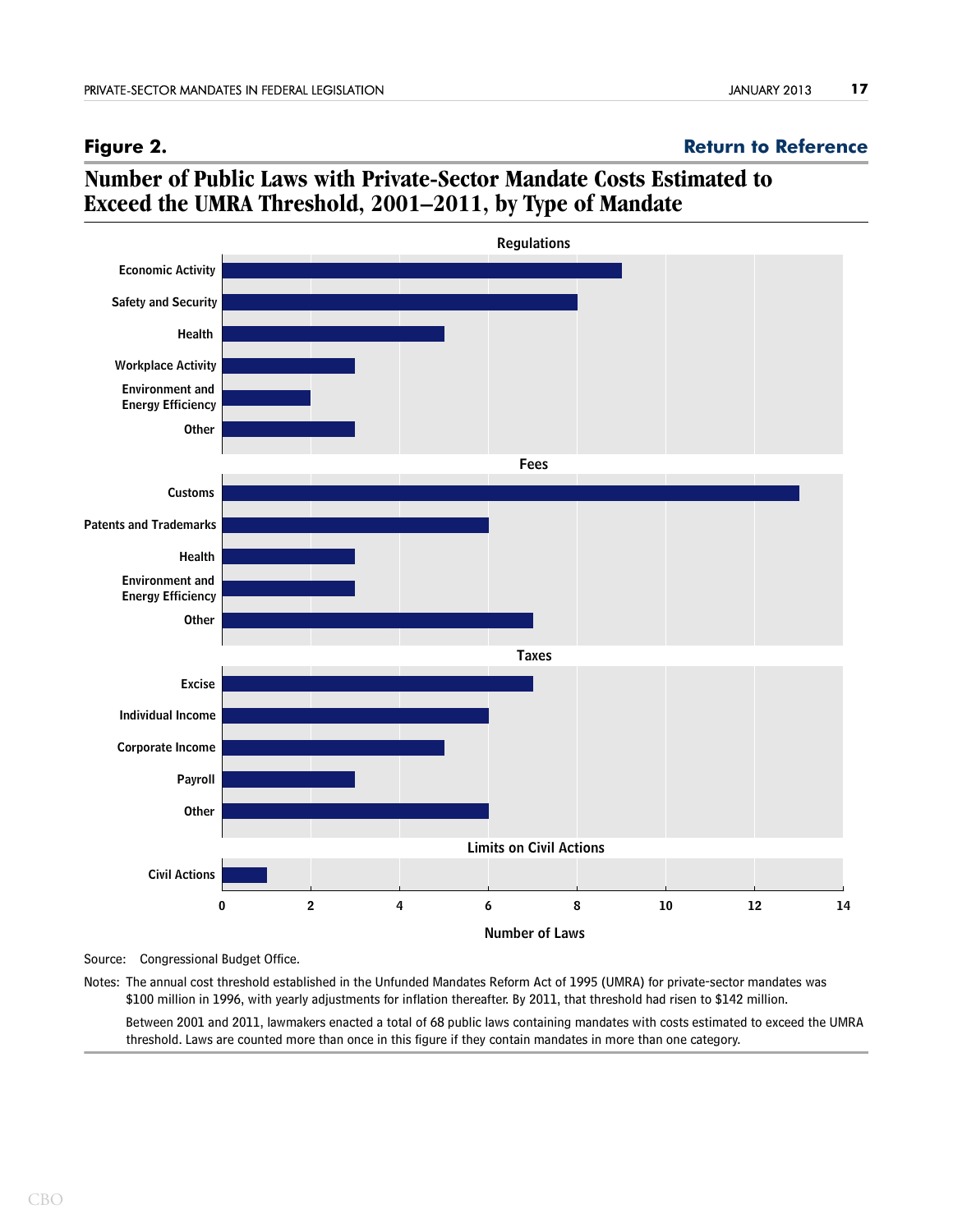### <span id="page-17-0"></span>**Figure 3. [Return to Reference](#page-11-0)**

# **Number of Public Laws with Private-Sector Mandate Costs Estimated to Exceed the UMRA Threshold, 2001–2011, by Regulatory Agency and Type of Mandate**



Source: Congressional Budget Office.

Notes: The annual cost threshold established in the Unfunded Mandates Reform Act of 1995 (UMRA) for private-sector mandates was \$100 million in 1996, with yearly adjustments for inflation thereafter. By 2011, that threshold had risen to \$142 million.

Between 2001 and 2011, lawmakers enacted a total of 68 public laws containing mandates with costs estimated to exceed the UMRA threshold. Laws are counted more than once in this figure if they contain mandates in more than one category.